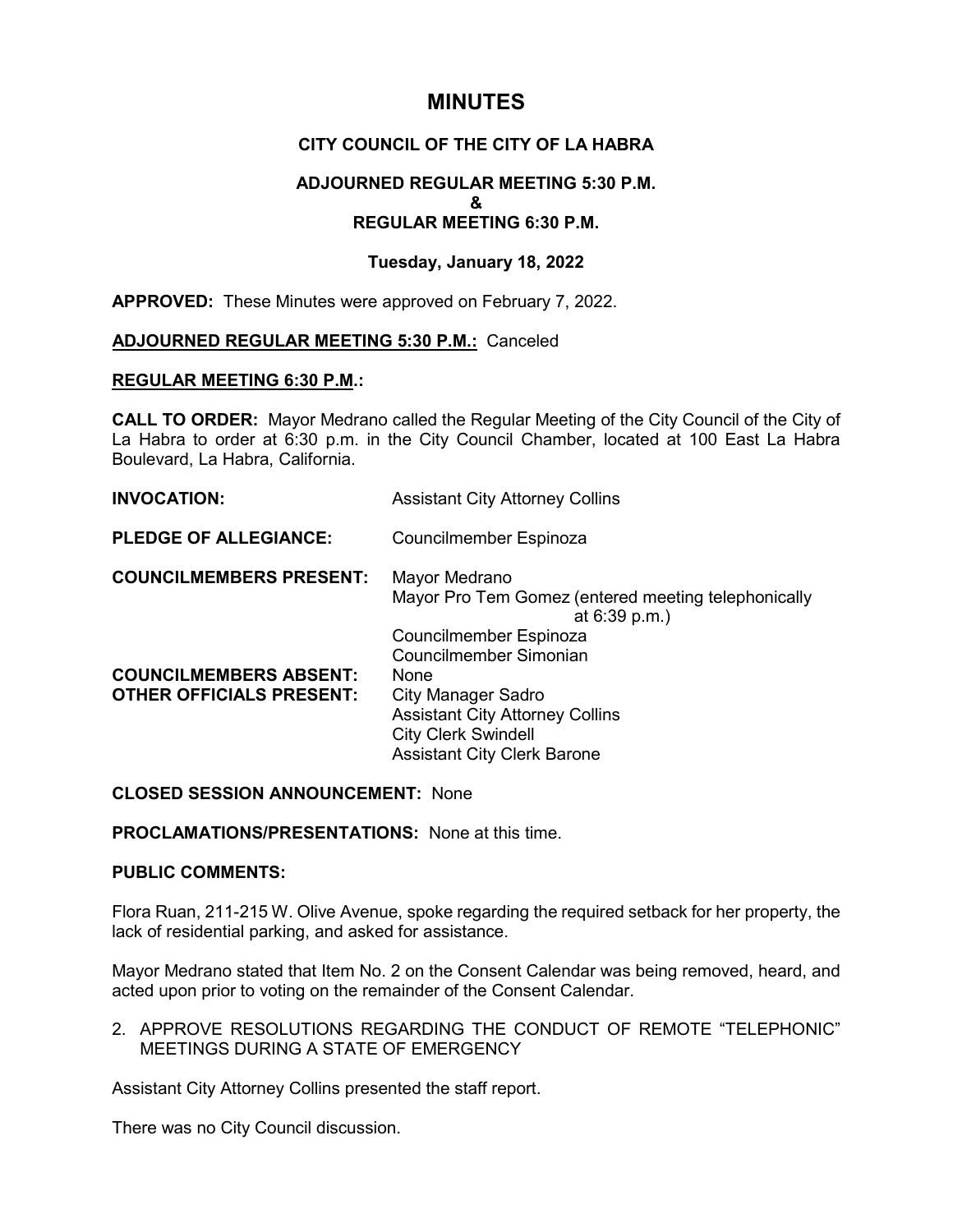Mayor Medrano invited the public to testify at 6:36 p.m. There was no public testimony.

Moved by Councilmember Simonian, seconded by Councilmember Espinoza, and CARRIED (3-0) THAT THE CITY COUNCIL:

- A. APPROVE AND ADOPT **RESOLUTION NO. 6041** ENTITLED: A RESOLUTION OF THE CITY COUNCIL OF THE CITY OF LA HABRA, CALIFORNIA, MAKING THE LEGALLY REQUIRED FINDINGS TO AUTHORIZE THE CONDUCT OF REMOTE "TELEPHONIC" MEETINGS DURING THE STATE OF EMERGENCY; and
- B. APPROVE AND ADOPT **RESOLUTION NO. 6042** ENTITLED: A RESOLUTION OF THE CITY COUNCIL OF THE CITY OF LA HABRA, CALIFORNIA, MAKING THE LEGALLY REQUIRED FINDINGS TO CONTINUE TO AUTHORIZE THE CONDUCT OF REMOTE "TELEPHONIC" MEETINGS DURING THE STATE OF EMERGENCY.

Said motion CARRIED by the following roll call vote:

AYES: Mayor Medrano, Councilmember Espinoza, Councilmember Simonian NOES: NONE ABSTAIN: NONE ABSENT: Mayor Pro Tem Gomez

City Clerk Swindell confirmed that Mayor Pro Tem Gomez had joined the meeting telephonically at 6:39 p.m.

#### **CONSENT CALENDAR:**

City Clerk Swindell announced that updated 2022-2023 Operational Calendars for Item No. 6, Pages 14-15 and Item 7, Pages 13-14, and that the information was submitted at the dais for public review and would be posted to the agenda packet online.

Moved by Mayor Pro Tem Gomez seconded, by Councilmember Simonian, and CARRIED UNANIMOUSLY (4-0) TO APPROVE CONSENT CALENDAR ITEMS 1 THROUGH 9; WITH THE EXCEPTION OF ITEM NO. 2 WHICH HAD BEEN HEARD AND VOTED UPON SEPARATELY, AND NOTING CORRECTIONS MADE BY CITY CLERK SWINDELL.

Said motion CARRIED by the following roll call vote:

AYES: Mayor Medrano, Mayor Pro Tem Gomez, Councilmember Espinoza, Councilmember Simonian NOES: NONE ABSTAIN: NONE ABSENT: NONE

1. PROCEDURAL WAIVER: Waive reading in full of resolutions and ordinances and approval and adoption of same by reading title only.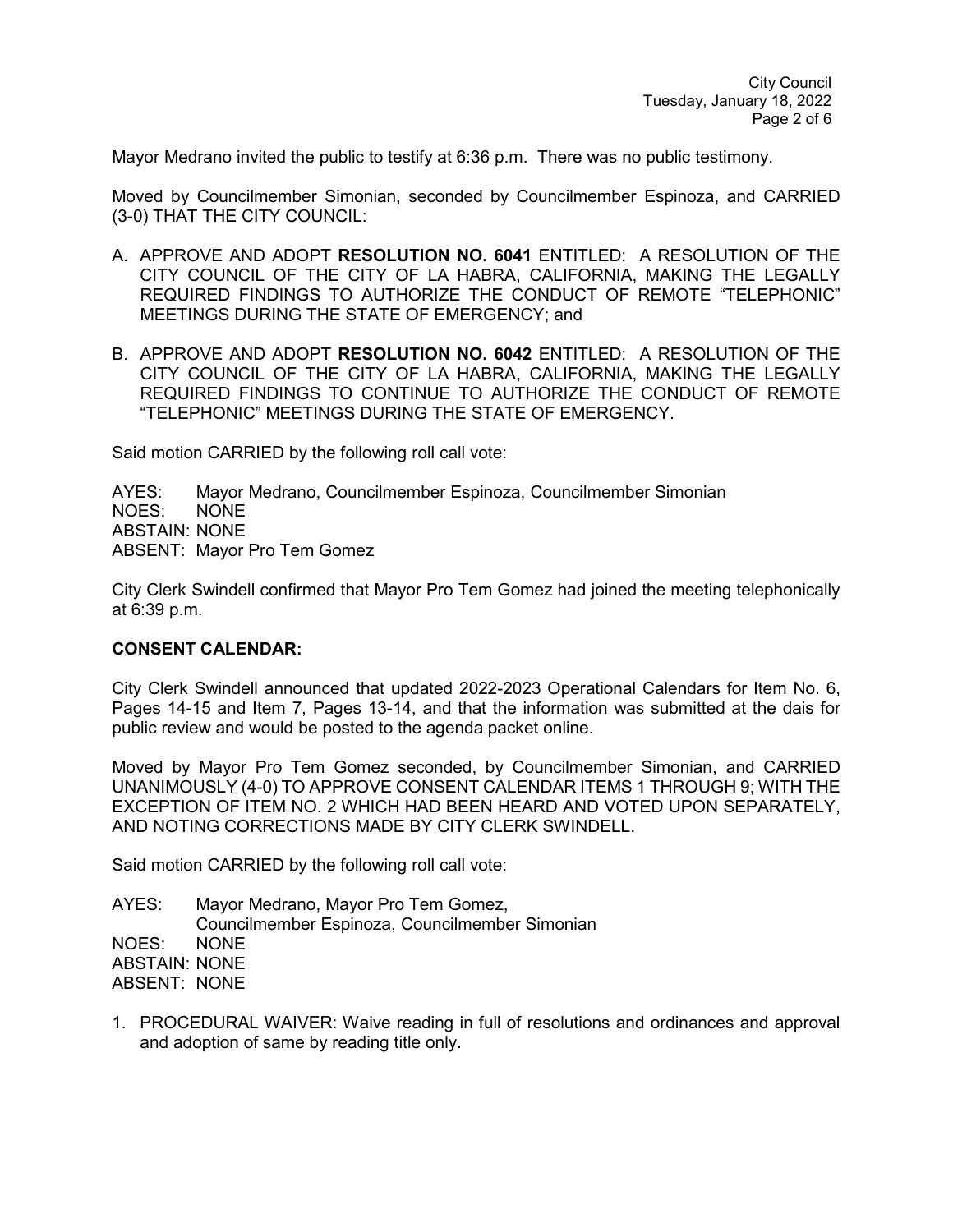- 2. APPROVE RESOLUTIONS REGARDING THE CONDUCT OF REMOTE "TELEPHONIC" MEETINGS DURING A STATE OF EMERGENCY - Removed for separate discussion after the Public Comments portion of the meeting and prior to the remainder of the Consent Calendar. Please see above.
- 3. APPROVE AGREEMENT WITH ANAHEIM POLICE DEPARTMENT FOR TRANSFER OR PURCHASE OF TRAINING COSTS FOR FISCAL YEAR 2020 URBAN AREAS SECURITY INITIATIVE (UASI) GRANT

That the City Council authorize the City Manager to execute an agreement with the City of Anaheim for reimbursement of costs related to Homeland Security training as outlined in the Fiscal Year 2020 Urban Areas Security Initiative (UASI) grant. The grant period covers from September 1, 2020, to May 31, 2023.

4. APPROVE A GRANT AGREEMENT WITH PROVIDENCE ST. JUDE MEDICAL CENTER ACCEPTING FUNDING IN THE AMOUNT OF \$119,750

That the City Council approve and authorize the City Manager to execute a grant agreement with Providence St. Jude Medical Center accepting funding in the amount of \$119,750 to cover the cost of retaining a grant writer for additional early childhood educational opportunities, installing security lighting and an artistic mural at Montwood Park, designing additional outdoor play equipment with an Early Childhood Educational focus at Montwood Park, and designing an outdoor stem lab with an early childhood education focus at the City's Child Development Center.

5. APPROVE A QUITCLAIM DEED FOR THE VACATION OF A PUBLIC WATERLINE EASEMENT LOCATED AT 555 SOUTH HARBOR BOULEVARD

That the City Council APPROVE AND ADOPT **RESOLUTION NO. 6043** ENTITLED: A RESOLUTION OF THE CITY COUNCIL OF THE CITY OF LA HABRA, CALIFORNIA, APPROVING A QUITCLAIM DEED TO VACATE PORTION OF THE NORTHERLY 248 FEET OF AN EXISTING 300-FOOT CITY OF LA HABRA EASEMENT LOCATED AT 555 SOUTH HARBOR BOULEVARD, ASSESSOR'S PARCEL NUMBERS 298-161-03 AND 298-161-11, AS DESCRIBED IN EXHIBIT "A" AND EXHIBIT "B."

6. APPROVE THE GENERAL CHILD CARE PROGRAM CONTINUED FUNDING APPLICATION FOR FISCAL YEAR 2022-2023

That the City Council approve and authorize the City Manager to execute and submit the General Child Care (CCTR) program Continued Funding Application (CFA) for Fiscal Year 2022-2023 for the City of La Habra, with the California Department of Social Services.

7. APPROVE THE CALIFORNIA STATE PRESCHOOL PROGRAM CONTINUED FUNDING APPLICATION FOR FISCAL YEAR 2022-2023 WITH THE CALIFORNIA DEPARTMENT OF EDUCATION, EARLY EDUCATION DIVISION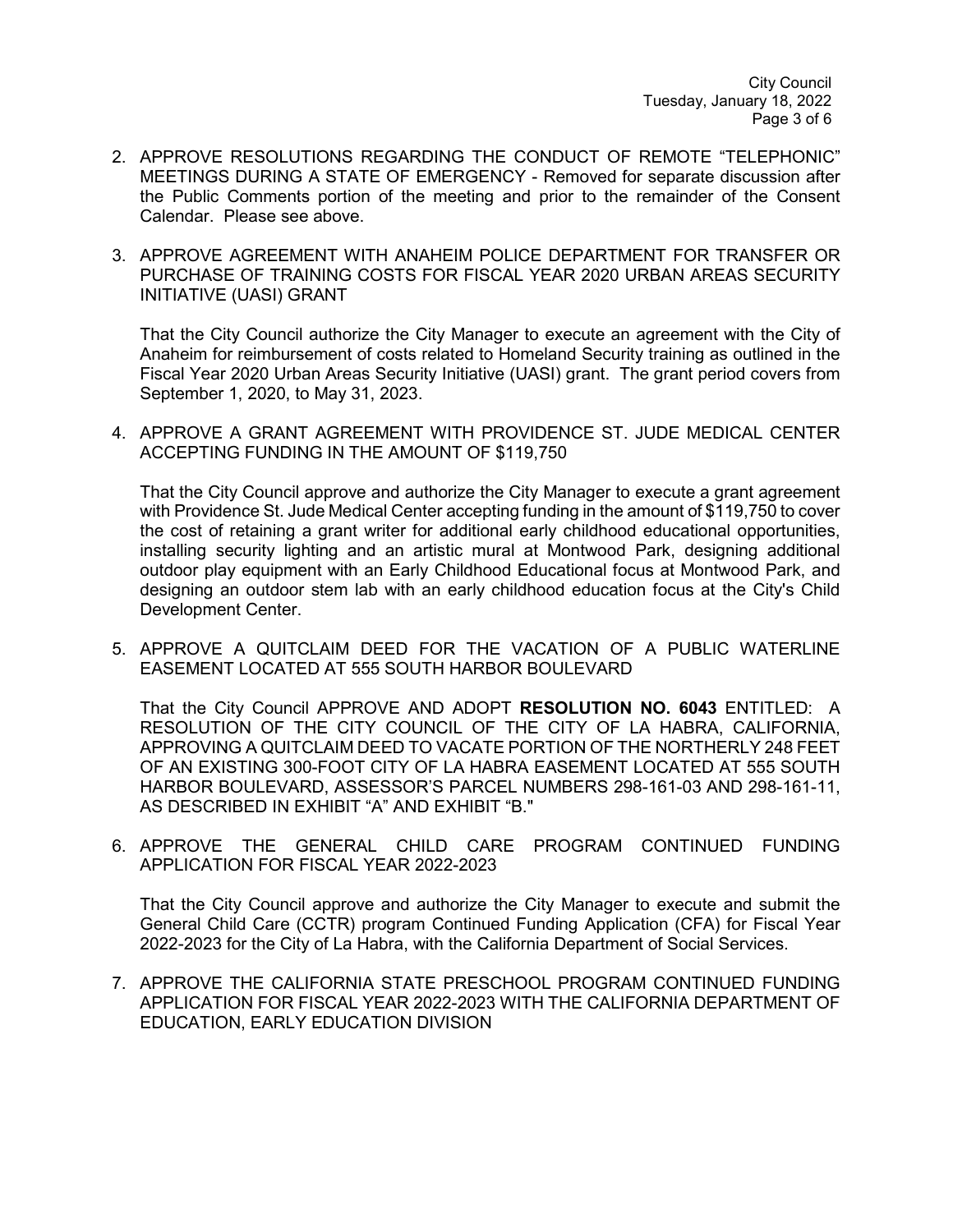That the City Council:

- A. Approve and authorize the City Manager to execute and submit the California State Preschool Program (CSPP) Continued Funding Application (CFA) for Fiscal Year 2022- 2023 with the California Department of Education, Early Education Division; and
- B. APPROVE AND ADOPT **RESOLUTION NO. 6044** ENTITLED: A RESOLUTION OF THE CITY COUNCIL OF THE CITY OF LA HABRA, CALIFORNIA, CERTIFYING THE APPROVAL AND AUTHORIZING THE SUBMISSION OF A CONTINUED FUNDING APPLICATION FOR CALIFORNIA STATE PRESCHOOL SERVICES WITH THE CALIFORNIA STATE DEPARTMENT OF EDUCATION
- 8. APPROVE AN ADJUSTMENT TO THE CITY COUNCIL FISCAL YEAR 2021-2022 BUDGET FOR TRAINING AND CONFERENCES

That the City Council consider and approve a \$10,000 adjustment to the Fiscal Year 2021-2022 City Council budget for training and conferences, increasing the budget line item to \$20,000 for Fiscal Year 2021-2022.

9. WARRANTS: APPROVE NOS. 00132697 THROUGH 00132926 TOTALING \$2,018,999.31 AND APPROVE WIRE TRANSFER DATED 12/20/2021, TOTALING \$2,229,900.96.

Approve Nos. 00132697 through 00132926 totaling \$2,018,999.31; and approve Wire Transfer dated December 20, 2021, totaling \$2,229,900.96.

#### **CONSENT CALENDAR ITEMS REMOVED FOR SEPARATE DISCUSSION:** None

**PUBLIC HEARINGS:** None at this time.

#### **CONSIDERATION ITEMS:**

1. CONSIDER EXPIRING TERMS AND VACANCIES ON THE PLANNING COMMISSION, COMMUNITY SERVICES COMMISSION, AND BEAUTIFICATION COMMITTEE; AND PROVIDE STAFF DIRECTION

City Clerk Swindell presented the staff report. She indicated the Agenda Report inadvertently indicated that Community Services Commissioner Gabriela Garcia resigned from the Commission, when in fact she expressed interest in reappointment.

There was no City Council discussion.

Mayor Medrano invited the public to testify at 6:46 p.m.

Carrie Surich, La Habra resident, spoke regarding Community Services Commission staggered terms.

Marie Laveaga, La Habra resident, spoke regarding upcoming vacancies on the Community Services Commission. She suggested the terms for Commissioners Carrie Surich and Teresa Kempker be extended, and the terms for Commissioners Denise Schmidt, Gabriela Garcia, and Richard Rojas be staggered for one to three years. She stated that her term expires next year,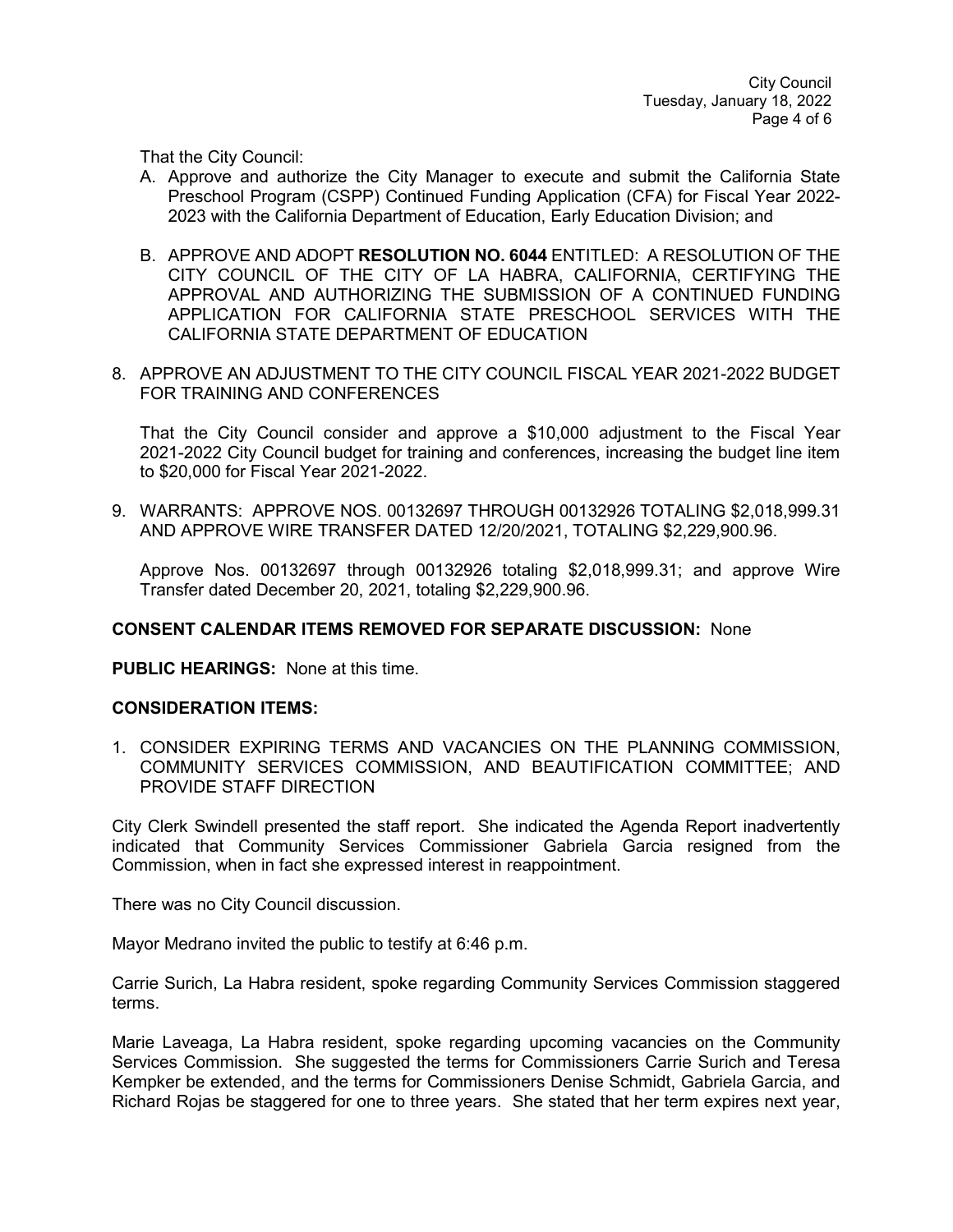and was interested in reappointment. On behalf of the La Habra Chamber of Commerce, Ms. Laveaga indicated there was one person interested in one of the upcoming Beautification Committee vacancies to replace Manuel Munoz.

Moved by Councilmember Simonian, Seconded by Mayor Pro Tem Gomez, AND CARRIED (4-0) THAT THE CITY COUNCIL DIRECT STAFF TO ADVERTISE THE RECRUITMENT AND INTERVIEW SCHEDULE FOR EXPIRING TERMS AND SCHEDULED/UNSCHEDULED VACANCIES ON THE PLANNING COMMISSION AND COMMUNITY SERVICES COMMISSION; APPROVE TO REDUCE THE BEAUTIFICATION COMMITTEE FROM SEVEN MEMBERS TO FIVE MEMBERS WHICH WOULD LEAVE NO VACANCIES; AND APPROVE THE STAGGERING OF COMMUNITY SERVICES COMMISSION APPOINTMENTS.

Said motion CARRIED by the following roll call vote:

AYES: Mayor Medrano, Mayor Pro Tem Gomez, Councilmember Espinoza, Councilmember Simonian NOES: NONE ABSTAIN: NONE ABSENT: NONE

2. CONSIDER THE PROPOSED ALLOCATION PLAN FOR FEDERAL FUNDS PROVIDED TO THE CITY OF LA HABRA PURSUANT TO THE AMERICAN RESCUE PLAN ACT

Assistant to the City Manager Ferrier presented the staff report.

City Council discussion included: a recommended increase in funding from \$250,000 to \$500,000 for rental assistance, business assistance, and nonprofit assistance, with other funding decreased and reallocated per staff's recommendation; the ability to reallocate any increased funding not utilized; and existing state and federal funding available for rental assistance, business assistance, and nonprofit assistance.

City Manager Sadro suggested that \$500,000 in funding be reallocated from City facility Upgrades and \$250,000 from Stormwater Infrastructure Investment to increase funding equally in Rental Assistance, Business Assistance, and Nonprofit Assistance to a total of \$500,000 each.

Mayor Medrano invited the public to testify at 7:04 p.m. There was no public testimony.

Moved by Councilmember Simonian, Seconded by Councilmember Espinoza, AND CARRIED (4-0) THAT THE CITY COUNCIL APPROVE TO ACCEPT THE AMERICAN RESCUE PLAN ACT (ARPA) REPORT WITH AMENDMENTS TO THREE PORTIONS OF THE BUDGET THAT ADDRESS THE NEGATIVE ECONOMIC AFFECTS CAUSED BY COVID-19; RENTAL ASSISTANCE, BUSINESS ASSISTANCE, AND NONPROFIT ASSISTANCE BY INCREASING EACH LEVEL FROM \$250,000 TO \$500,000 BY REALLOCATING FROM OTHER AREAS OF THE BUDGET PER STAFF'S RECOMMENDATIONS OF \$500,000 FROM CITY FACILITY UPGRADES AND \$250,000 FROM STORMWATER INFRASTRUCTURE INVESTMENT.